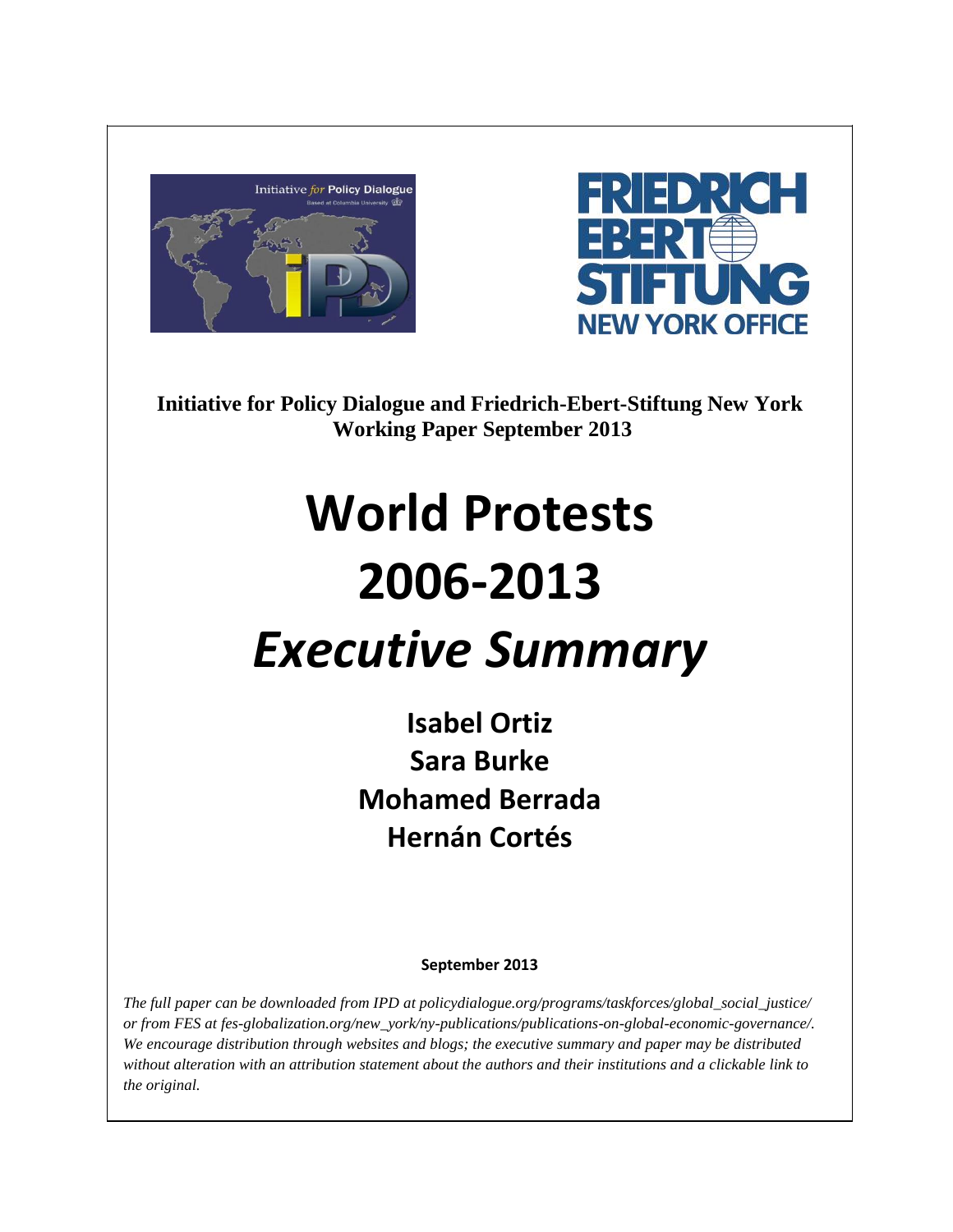This September 2013 study analyzes 843 protests occurring between January 2006 and July 2013 in 84 countries covering over 90% of world population. The paper focuses on: (i) major grievances driving world protests (ii) who is demonstrating, what protest methods they use, and who are they opposed to (iii) achievements and repression of social movements in the short term, and (iv) the main policy demands of world demonstrators. The paper calls for policy-makers to listen, whether messages are articulate or communicate only through frustration and violence.

In recent years the world has been shaken by protests. From the Arab Spring to the *"Indignados"* (outraged), from Occupy to food riots. There have been periods in history when large numbers of people rebelled about the way things were, demanding change, such as in 1848, 1917 or 1968; today we are experiencing another period of rising outrage and discontent, and some of the largest protests in world history.

Our analysis of 843 protest events reflects a steady increase in the overall number of protests every year, from 2006 (59 protests) to mid-2013 (112 protests events in only half a year). Following the onset of the global financial and economic crisis began to unfold, there is a major increase in protests beginning 2010 with the adoption of austerity measures in all world regions. Protests are more prevalent in higher income countries (304 protests), followed by Latin America and the Caribbean (141 protests), East Asia and the Pacific (83 protests) and Sub-Saharan Africa (78 protests). An analysis of the Middle East and North Africa region (77 protests) shows that protests were also prevalent prior to the Arab Spring. The majority of violent riots counted in the study occurred in low-income countries (48% of all riots), mostly caused by food-price and energy-price spikes in those countries. Interestingly, the period 2006-2013 reflects an increasing number of global protests (70 events), organized across regions.

The main grievances and causes of outrage are:

- **Economic Justice and Anti-Austerity**: 488 protests on issues related to reform of public services, tax/fiscal justice, jobs/higher wages/labor conditions, inequality, poverty/low living standards, agrarian/land reform, pension reform, high fuel and energy prices, high food prices, and housing.
- **Failure of Political Representation and Political Systems**: 376 protests on lack of real democracy; corporate influence, deregulation and privatization; corruption; failure to receive justice from the legal system; transparency and accountability; surveillance of citizens; and anti-war/military industrial complex.
- **Global Justice:** 311 protests were against the IMF and other International Financial Institutions (IFIs), for environmental justice and the global commons, and against imperialism, free trade and the G20.
- **Rights of People**: 302 protests on ethnic/indigenous/racial rights; right to the Commons (digital, land, cultural, atmospheric); labor rights; women's rights; right to freedom of assembly/speech/press; religious issues; rights of lesbian/gay/bisexual/transgendered people (LGBT); immigrants' rights; and prisoners' rights. A lesser number of protests focus on denying rights to specific groups (eg. immigrants, gays).

Although the breadth of demand for economic justice is of serious consequence, the most sobering finding of the study is the overwhelming demand (218 protests), not for economic justice per se, but for what prevents economic issues from being addressed: a lack of "real democracy", which is a result of people's growing awareness that policy-making has not prioritized them—even when it has claimed to—and frustration with politics as usual and a lack of trust in the existing political actors, left and right. This demand and the crisis of political representation it expresses is coming from every kind of political system, not only authoritarian governments but also representative democracies which are failing to listen to the needs and views of ordinary people.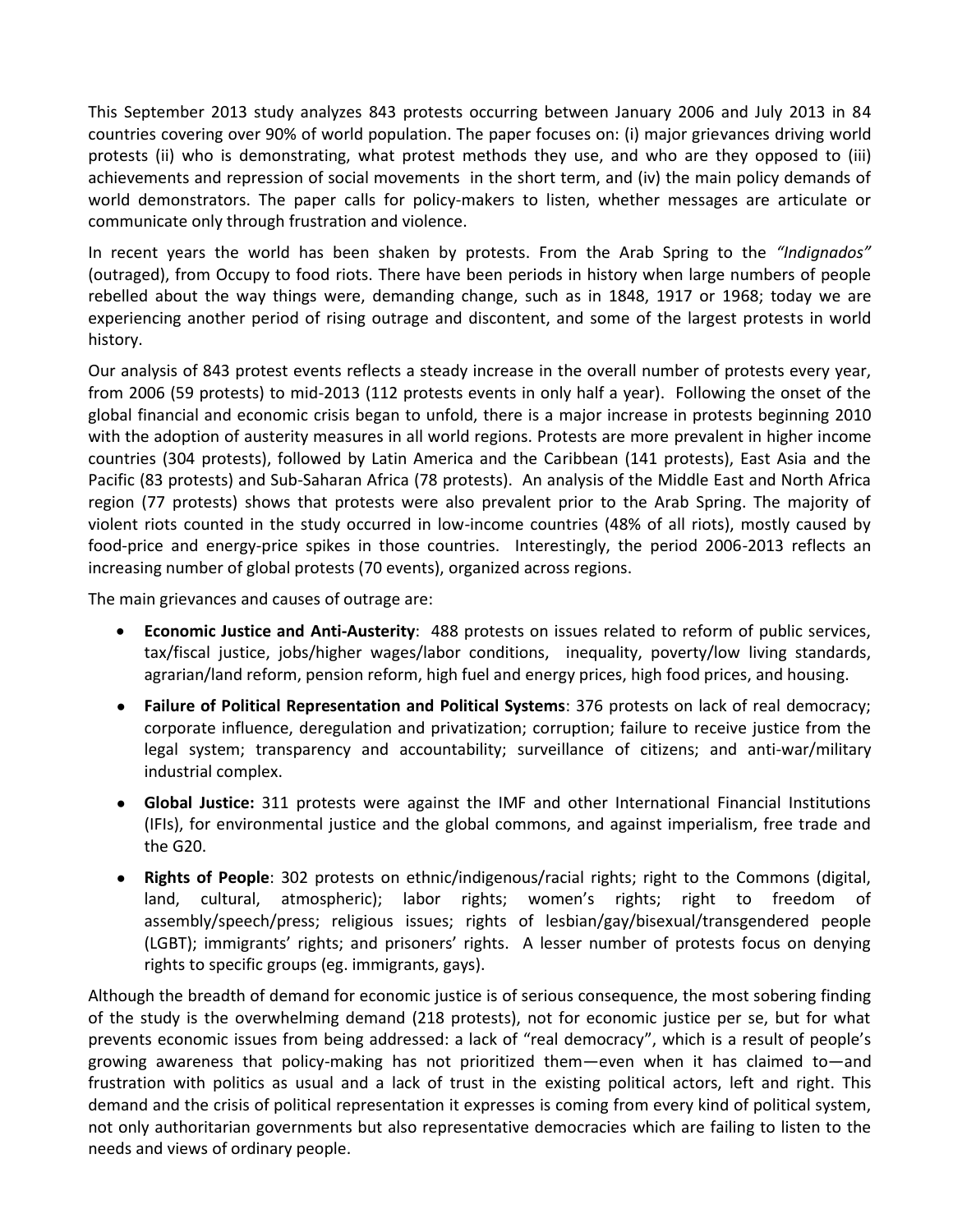A profile of demonstrators reveals that not only traditional protesters (eg. activists, unions) are demonstrating; on the contrary, middle classes, youth, older persons and other social groups are actively protesting in most countries because of lack of trust and disillusionment with the current political and economic system. They are increasingly joining activists from all kinds of movements, not only in marches and rallies (the most common methods of civil protest, in 437 events), but in a new framework of protest that includes civil disobedience and direct actions such as road blockages and occupations of city streets and squares to raise awareness about their demands (a total of 219 occupations of public spaces). The period covered by this study also captures the advent of a new era of civil disobedience/direct action carried out by computer hackers and whistleblowers who "leak" massive amounts of government and corporate data. Contrary to public perception, violence and vandalism/looting appear in only 75 events, or 8.9% of world protests. Though only used by a few, 33 events record desperate methods such as hunger strikes and self-inflicted violence (eg. self-immolation or protesters sewing their own lips).

Who do protesters oppose? An analysis of main protests in the period 2006-2013 shows that demonstrators mostly address their grievances to national governments, as they are the legitimate policymaking institutions that should respond to citizens. Protestors demand that policy-makers take public responsibility for economic, social and environmental policies—that should benefit all, instead of just the few. However, protests against the inadequate political and economic system appear second in importance, reflecting significant discontent with the working of current democracies and demands for real democracy. Protestors further oppose (by order): corporations/employers, the IMF, elites, the financial sector, the ECB, military and police forces, free trade, economic/military powers (eg. EU, US, China), the G20, the World Bank, specific political parties, some social groups (eg. migrants, homosexuals, gypsies) and, in some cases, religious authorities.

Not only is the number of protests increasing, but also the number of protestors. Crowd estimates suggest that 37 events had one million or more protesters; some of those may well be the largest protests in history (eg. 100 million in India in 2013, 17 million in Egypt in 2013). As of 2013, as many as 63% of the protests covered in the study achieved neither their intended demands nor their expressed grievances in the short-term. This outcome is not necessarily negative, since many of the protests are engaged with longterm structural issues that may yield results in time. Some 37% of protests resulted in some kind of achievement, mostly in the areas of political, legal and social rights—global issues and economic justice appear the most difficult areas to achieve change.

Repression is well documented in over half of the protest episodes analyzed in the study. According to media reports, the protests that generated the most arrests were in Iran, the UK, Russia, Chile, Malaysia, US, Canada and Cameroon; the most deaths were reported in Kyrgyzstan, Egypt and Kenya; the most injuries, in Egypt, Thailand and Algeria. Our research also documented a rising concern with some modes of repression that do not imply the use of physical violence: citizen surveillance. It must be noted that while arrests and surveillance are directly linked to government-led repression, a number of the injuries and deaths may be a result of violent clashes between different groups.

The set of policies needed at the national and global levels to address the grievances described in this paper cross over virtually every area of public policy, from jobs, public services and social protection to taxation, debt and trade. Governments need to listen to the messages coming from protesters. However, policy reforms will be insufficient if governments fail to guarantee democratic participation and curtail the power of elites—not only in local and national governments but in the institutions of global governance as well. Leaders and policymakers will only invite further unrest if they fail to prioritize and act on the one demand raised in more of the world's protests between 2006 and 2013 than any other—the demand for real democracy.